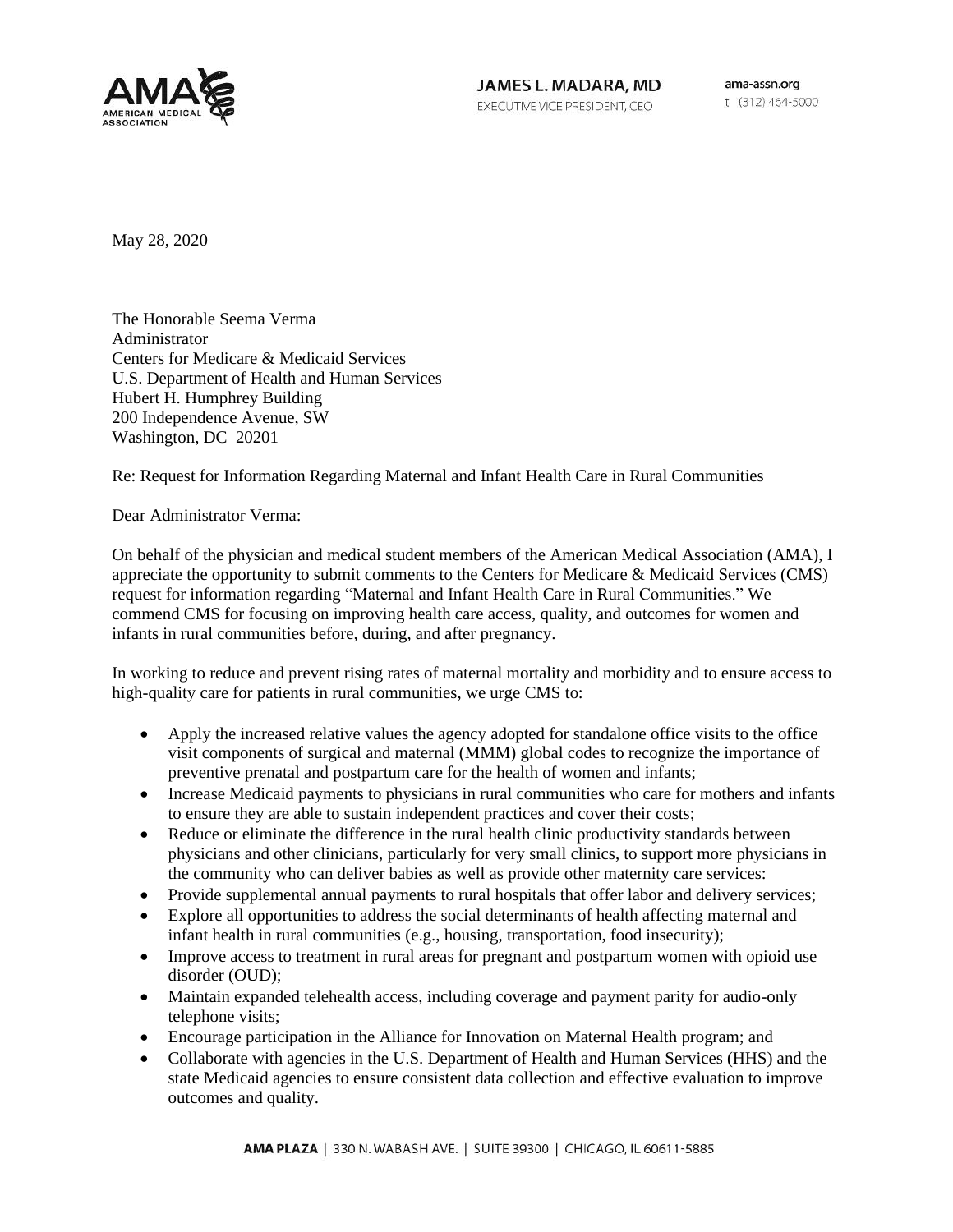Please see our detailed responses to the questions in the Request for Information below.

## **1. What barriers exist in rural communities in trying to improve access, quality of care, and outcomes in prenatal, obstetrical, and postpartum care?**

The myriad of factors facing rural areas are uniquely challenging. Vast rural areas disproportionately struggle to care for the sickest of patients; experience a dearth of primary health care professionals; and endure strenuous, disruptive financial burdens. Moreover, the impact of surging hospital closures in medically underserved areas detrimentally impacts overall patient well-being. About 2,000 of the nation's acute care hospitals are located in rural areas; 168 rural hospital closures have occurred between January 2005-March 2020.<sup>1</sup> These structural barriers to health care and access are exacerbated by deepening shortages of medical professionals and providers.

Rural health outcomes are also impacted by greater obesity and disease burden in children and adults, higher mortality rates, and shorter life expectancy compared to urban areas. These "red zones", wherein life expectancy is on the decline, also have fewer employment and education opportunities, which are risk factors for poor health outcomes and can undermine population health. These broader challenges facing the health care system in rural areas are interwoven into the challenges facing women and infants in rural areas who experience barriers to accessing high-quality care.

Furthermore, health disparities affect maternal and infant mortality and morbidity across the country. Health disparities—i.e., differences in health outcomes—in maternal health are the result of conditions that are similar for other disparities that exist. These conditions are widely understood to be the social determinants of health (SDOH). According to Healthy People 2020, the "social determinants of health are conditions in the environment in which people are born, live, learn, work, play, worship, and age that affect a wide range of health, functioning, and quality of life outcomes and risk." These social determinants include education, housing, wealth, income, and employment. We all experience conditions that impact our health or the SDOH. However, we do not all experience them equally. Marginalized and minoritized patients have and will suffer disproportionally during the COVID-19 pandemic. While COVID-19 is hurting all communities, the emerging data, while incomplete, show that the impact on racial and ethnic minorities, including children, is especially severe.

The SDOH are impacted by larger and powerful systems that may lead to discrimination, exploitation, marginalization, exclusion, and isolation. In this country, these historic and systemic realities are baked into structures, policies, and practices and produce, exacerbate, and perpetuate inequities among the SDOH, and therefore affect health itself. These larger, powerful systems of racism and gender oppression—also known as the root cause inequities—are upstream to the social determinants of health. They have shaped the social conditions in which women and families live, and they work to produce inequities across society in complex ways, especially for those marginalized at the intersection of race and gender, i.e., Black, Hispanic, Asian, and Native American women.

Birth inequities arise at the intersection of discrimination by race and gender for Black, Hispanic, Asian, and Native American women. At the provider and institutional levels, there is a growing body of evidence demonstrating that implicit and explicit biases exist that negatively impact the quality of health care

<sup>&</sup>lt;sup>1</sup> The University of North Carolina at Chapel Hill, NC Rural Health Research Program, <https://www.shepscenter.unc.edu/programs-projects/rural-health/rural-hospital-closures/> accessed March 24, 2020.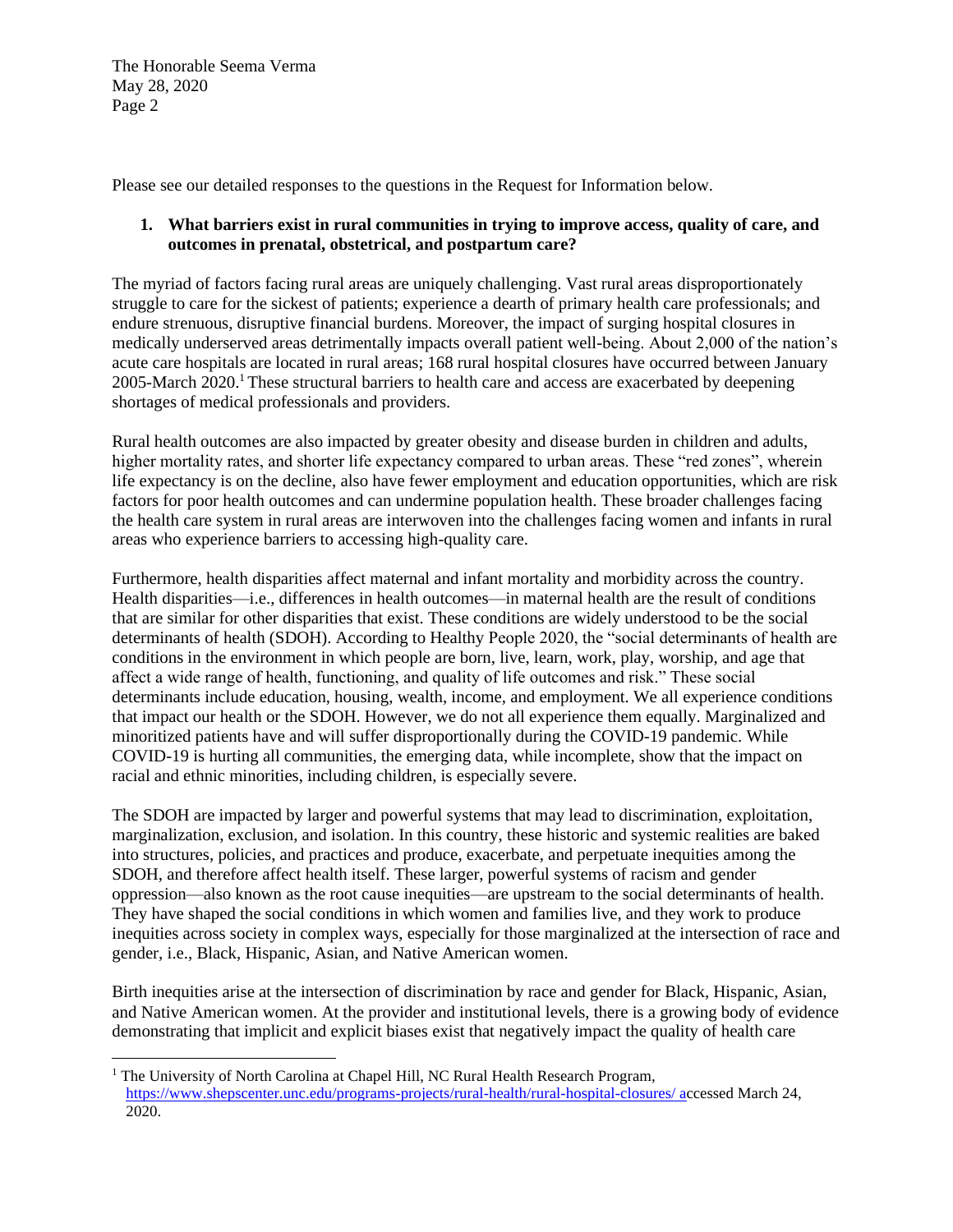equity and patient safety and drive these inequities. This was described originally in an Institute of Medicine (now the National Academy of Medicine) report, more than 16 years ago.<sup>2</sup> The evidence shows that Blacks are more likely to receive poorer quality of care and less likely to receive the standard of care even when controlling for insurance status and income. This was linked with higher death rates for Blacks. Additional notable findings include one in five Spanish-speaking Latinos reported not seeking medical care due to language barriers. In addition, the geographic availability of health care institutions, largely influenced by economic factors, may have a differential impact on racial and ethnic minorities, independent of insurance status.

### **2. What opportunities are there to improve the above areas (i.e., access, quality and outcomes)?**

# **a. CMS should apply the increased evaluation and management (E/M) relative value units (RVUs) to surgical and maternal care the maternal (MMM) global codes.**

The AMA greatly appreciates that CMS aligned the previously finalized E/M office visit coding changes with the framework adopted by the CPT Editorial Panel and generally accepted the recommendations of the AMA/Specialty Society RVS Update Committee (RUC). However, CMS did not apply the increased E/M RVUs to office visit components of surgical and maternal (MMM) global codes. **We strongly urge CMS to implement the RUC recommendations to increase the office visits in these codes to retain relativity within the RBRVS and recognize the importance of preventive prenatal and postpartum care for the health of women and infants.** 

There are 17 MMM codes that are used for billing maternity care services. The primary global codes are 59400, 59510, 59610, and 59618. All four of these codes include about 12 months of prenatal, labor and delivery, and postpartum care services. Much like primary care visits, the purpose of prenatal care visits is to conduct screenings and genetic tests, provide counseling, and establish healthy behaviors that will improve health outcomes for both the pregnant woman and her fetus. The preventative services that are provided in maternity care need adequate reimbursement for the resources required.

Evidence indicates that high-quality, timely prenatal care reduces the risk of adverse birth outcomes, such as low birth weight.3,4 Cardiovascular conditions also commonly present for the first time in a woman's life while she is pregnant. Rapid identification of these comorbid conditions allows obstetricsgynecologists to minimize possible negative effects on both the pregnant woman and her fetus. Women with comorbid conditions can also be referred to sub-specialty care to assist with monitoring disease progress and well-being across the lifespan. The overall importance of regular prenatal visits is therefore to preserve the health of both patients, as well as reduce the risk of adverse outcomes and high-cost care later on.

The goals for the comprehensive postpartum care visit are similar. Obstetrics-gynecologists and other obstetric care practitioners perform a physical exam, blood pressure checks, and critical mental health

<sup>&</sup>lt;sup>2</sup> Institute of Medicine. 2003. Unequal Treatment: Confronting Racial and Ethnic Disparities in Health Care. Washington, DC: The National Academies Press. [https://doi.org/10.17226/10260.](https://doi.org/10.17226/10260)

<sup>&</sup>lt;sup>3</sup> Alibekova R, Huang JP, Chen YH. Adequate prenatal care reduces the risk of adverse pregnancy outcomes in women with history of infertility: a nationwide population-based study. *PLoS One*. 2013;8(12):e84237. Published 2013 Dec 17. doi:10.1371/journal.pone.0084237.

<sup>4</sup> Reiss HE. History, John William Ballantyne 1861–1923. J Obstet Gynecol 20(4):343–6. 2000.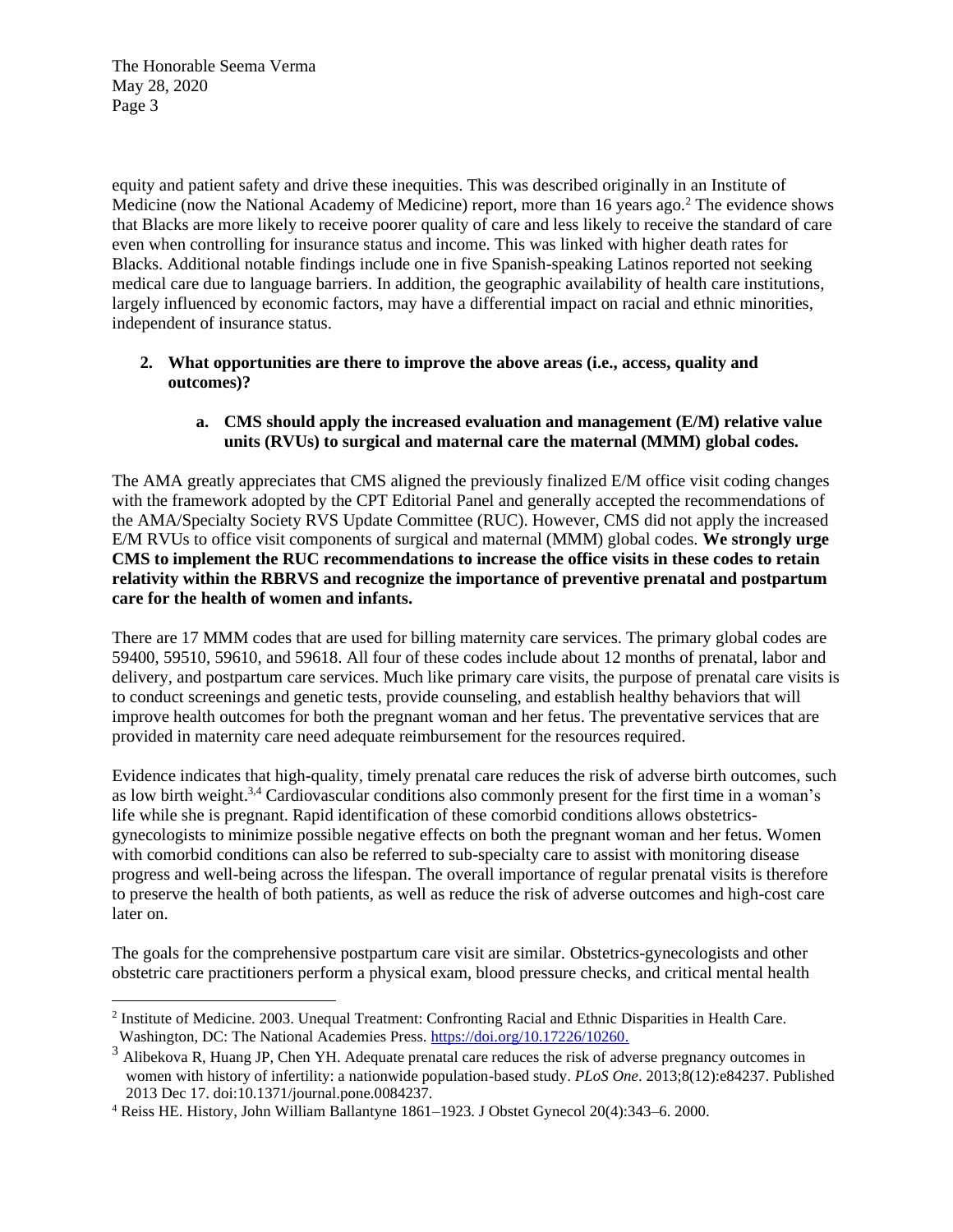screenings during postpartum visits. They also provide extensive counseling and work to smoothly transition healthy postpartum women to the care of their primary care physician.

We are particularly concerned with the impact of not increasing the E/M visit components of Medicare maternal care global services on Medicaid patients. States often set Medicaid payment rates at less than 100 percent of Medicare rates. **Low Medicaid reimbursement for physicians pose substantial barriers to improving maternal mortality and morbidity in this country.** While physicians have a strong sense of responsibility to provide care for Medicaid beneficiaries, physician practices cannot remain economically viable if they lose money on the care they provide. Without an adequate supply of participating physicians, Medicaid patients may have coverage but not real access to care. Too often beneficiaries must wait for unreasonable periods of time to receive needed care, travel long distances to find Medicaid participating physicians, or go without care altogether. Lack of access to participating physicians puts beneficiaries at risk of harm or even death. Evidence indicates that closures of rural obstetric units and entire hospitals have affected access to care for more than 28 million women of reproductive age (18-44) living in rural America.<sup>5</sup> Failing to incorporate these E/M changes into the MMM global codes will lead to increasingly insufficient Medicaid payment rates, jeopardizing patients' ability to access health services.

## **b. CMS should increase payments for physicians who deliver maternal and infant care in rural areas.**

The foundation for women to receive high-quality maternal and infant health care is access to physician practices and clinics that provide maternal and infant care services. Physician practices and clinics cannot survive in rural areas unless they can receive payments that will cover their costs. Consequently, an essential element of any CMS strategy for ensuring that families in rural communities have access to high-quality health care services before, during, and after pregnancy must be to ensure adequate payments for physician practices and clinics that deliver these services in rural areas. Particularly as rural practices face difficult decisions about how to keep their doors open while patients cancel visits during the COVID-19 emergency, investments in the small- and medium-sized independent medical practices which provide care for millions of Americans in rural communities are essential.

## **i. Provide supplemental Medicaid payments to primary care practices in rural areas that deliver maternity and infant care services.**

In the smallest rural communities, it is likely that most maternal and infant health care will be delivered by primary care physician practices and clinics. This includes labor and delivery services as well as prenatal and post-partum care, since in small rural areas, family physicians deliver most babies. Medicare pays 10 percent more for services delivered by primary care physicians practicing in Health Professional Shortage Areas, but this is only for the services they deliver to Medicare beneficiaries. There is no similar requirement that Medicaid programs pay higher amounts to primary care physicians. The Affordable Care Act required that Medicaid payments to primary care physicians be equivalent to Medicare in 2013 and 2014 and Congress provided additional funding to support this, but the requirement and funding ended in 2014. A study by the Urban Institute found that most states did not continue the increased payments in

<sup>&</sup>lt;sup>5</sup> Hung P, Kozhimannil KB, Casey MM, Moscovice IS. 2016. Why are obstetric units in rural hospitals closing their doors? Health Services Research. DOI: 10.1111/1475-6773.12441. Retrieved from: [https://www.ncbi.nlm.nih.gov/pmc/articles/PMC4946037/pdf/HESR-51-1546.pdf.](https://www.ncbi.nlm.nih.gov/pmc/articles/PMC4946037/pdf/HESR-51-1546.pdf)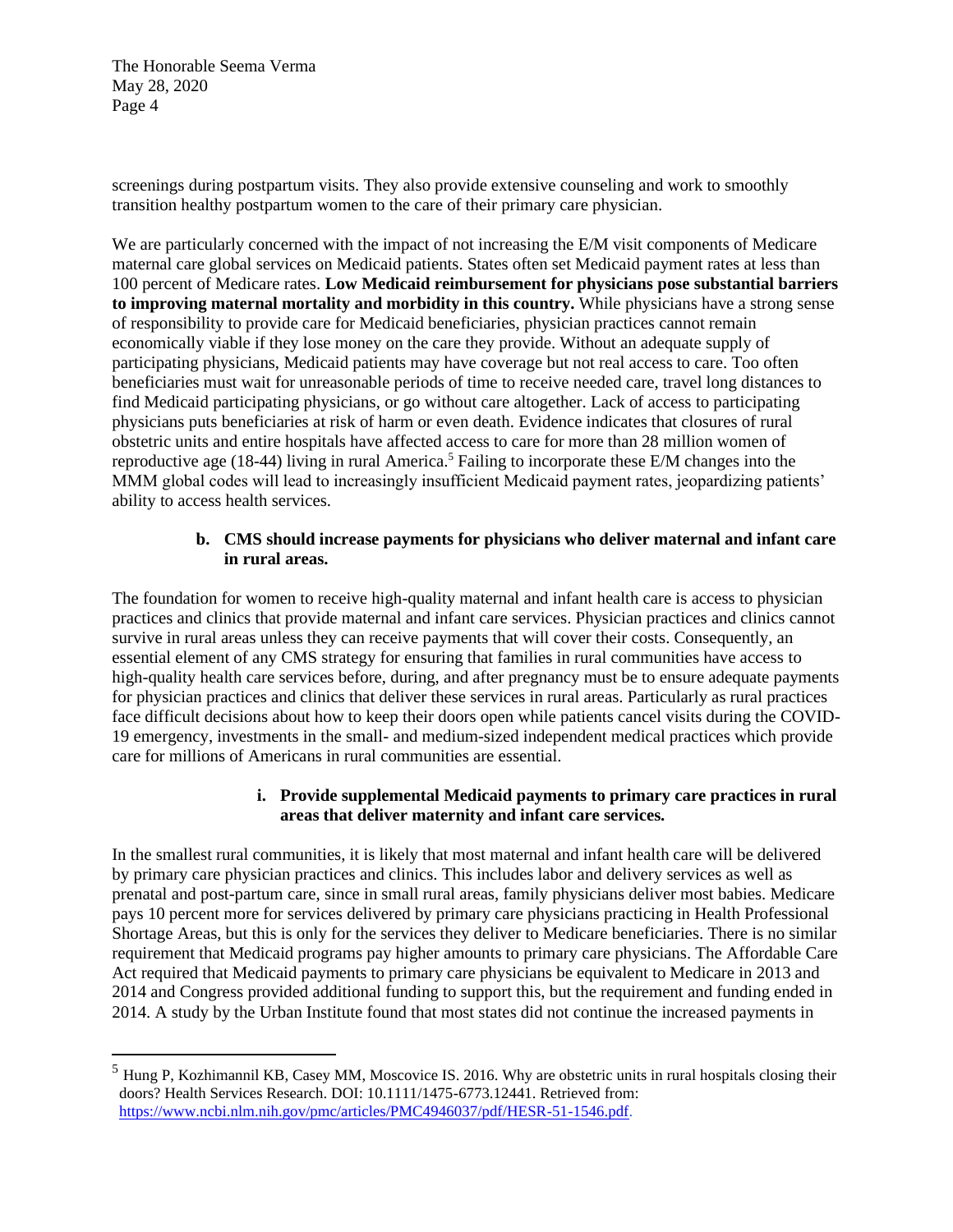their fee-for-service programs, and in 2016, Medicaid fees for primary care services averaged only 66 percent of Medicare rates (no data were available regarding what Medicaid Managed Care Organizations pay for primary care). If Medicaid payments for primary care services are low, the Medicare payment differential actually creates a disincentive for rural primary care physicians to deliver maternity and infant care, since the more pregnant women and infants they see, the fewer commercially insured beneficiaries they will have time to see, which will reduce their revenues and cause financial losses.

In order to directly address current payment shortfalls, **CMS should provide a supplemental annual Medicaid payment to primary care practices located in rural areas that deliver a minimum level of maternity and infant care services.**

## **ii. CMS should eliminate the productivity differential that penalizes use of primary care physicians in small Rural Health Clinics.**

In many of the most rural parts of the country, the combination of low payment rates and low patient volume has made it impossible for physicians to sustain independent primary care practices. Rural Health Clinics (RHCs) fill all or part of that gap. However, CMS financially penalizes RHCs that employ more physicians instead of nurse practitioners or physician assistants. Under CMS payment rules, the Medicare payment to the RHC is reduced if physicians employed in the clinic have fewer than 4,200 patient visits per FTE physician per year, whereas nurse practitioners and physician assistants are only required to have 2,100 visits/FTE/year. If the community is small, or if a physician spends more time delivering prenatal care, post-partum care, or newborn care, particularly with higher-need patients, it may be impossible for a physician to meet this standard, and the RHC's revenues will be reduced. This will also make it more difficult to have one or more family physicians in the community who can deliver babies as well as provide other maternity care services.

To address this, **CMS should reduce or eliminate the difference in the RHC productivity standards between physicians and other clinicians, particularly for very small clinics.**

## **iii. Provide supplemental payments to OB/GYNs providing services in rural areas.**

Many women with higher-risk pregnancies will need to receive some or all of their maternity care services from an obstetrician. Larger rural communities may have enough pregnancies and deliveries to justify having a locally-based obstetrician, but even if there are enough patients, an obstetrics practice will not be able to survive in a rural area unless the payments for obstetric services are adequate. More than 40 percent of births are covered by Medicaid, with higher percentages in many rural areas, so payment adequacy will depend heavily on Medicaid payment rates. In 2016, Medicaid payments for obstetric services averaged only 81 percent of Medicare rates, and in some states, the payments were less than half of Medicare rates.

In the smallest rural communities, there will not be enough patients to justify a full-time obstetric practice, and it can be both impractical and unsafe to expect pregnant women to travel a long distance in order to see an obstetrician in person or to deliver their baby. High-quality maternity care in these rural communities will require that obstetricians who are based in larger communities (1) travel to the rural community on a part-time basis to provide in-person care and deliver babies and (2) provide telemedicine support for local primary physicians. Obstetricians who travel to rural communities incur additional time and expenses to do so, and so even payment amounts that would be adequate in an urban area or larger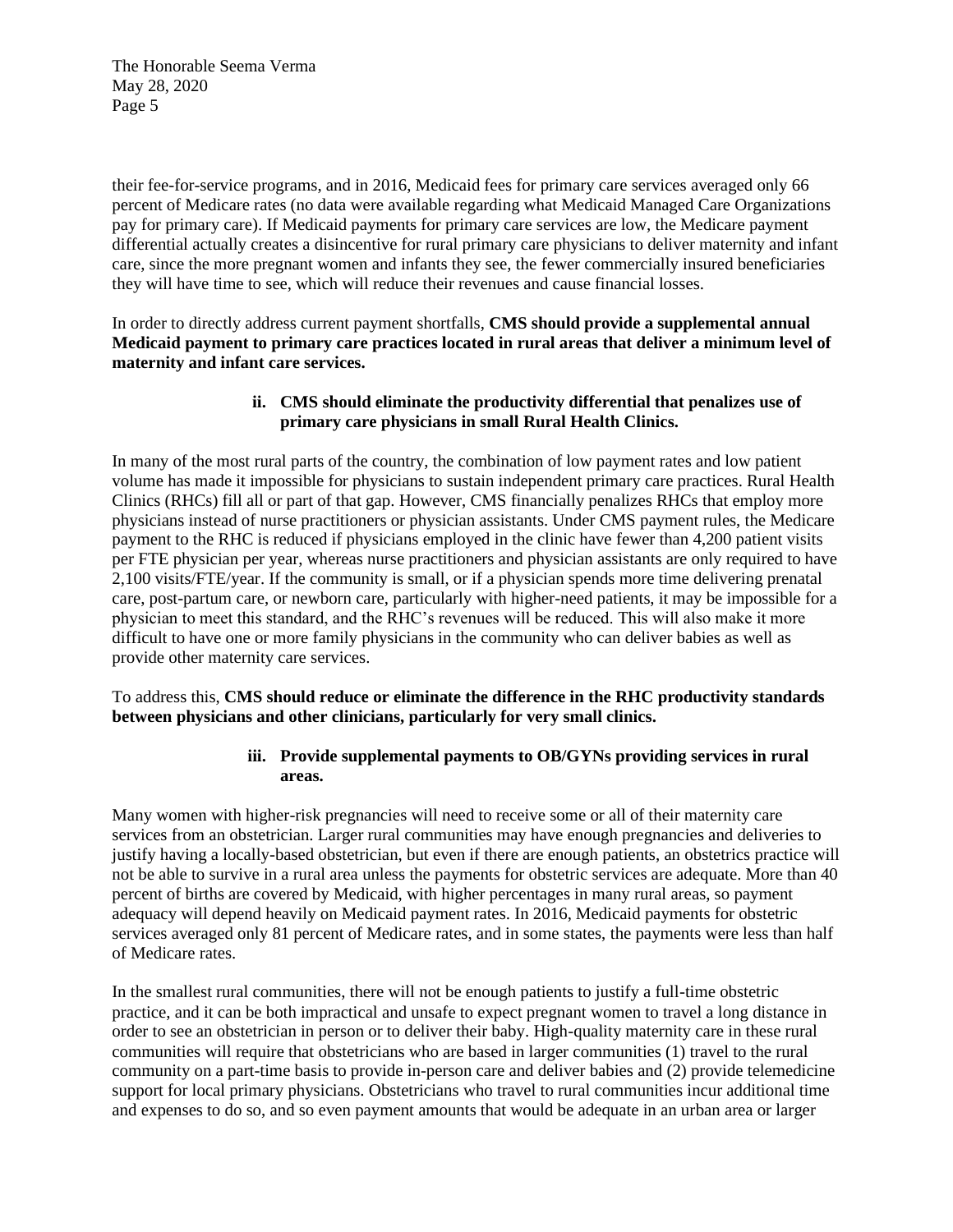rural area will be inadequate to support the physicians who do this. Telemedicine payments are typically limited to visits with the patients, and do not support training or consultations between a primary care physician and specialist.

To address this, **CMS should provide supplemental annual payments to (1) obstetrics practices located in rural areas; (2) obstetrics practices that provide in-person services in rural areas; and (3) obstetrics practices that provide telemedicine support in partnership with primary care practices located in rural areas and Rural Health Clinics.**

### **iv. Make supplemental payments through permanent programs, rather than temporary demonstration projects.**

In order to move to a rural area and either work in an existing practice or start a new practice, physicians need assurance that they will be able to receive adequate payments for a long enough period to recover the personal costs they incur in relocation and the investments they make in building a practice. Supplemental payments made through short-term demonstration projects do not provide that assurance, which means that such demonstration projects cannot provide a valid "test" of the impact of a long-term change in payment on the shortage of physicians in rural areas. As with any payment program, the impact of a permanent change can be evaluated over time, and additional changes can be made in response to the evaluation.

# **v. Provide Supplemental Payments to Small Rural Hospitals, Particularly Those That Offer Labor and Delivery Services**

More and more communities around the country are losing maternity care services because of inadequate funding for rural hospitals. In many rural areas, the loss of the hospital means the loss of primary care and specialty medical services as well as inpatient services, because rural hospitals subsidize physician clinics and Rural Health Clinics in order to attract and retain primary care and specialty physician services that would not be sustainable otherwise.

However, the loss of maternity care services in rural areas is even greater than the loss of other kinds of services because many rural hospitals that have remained open have stopped providing labor and delivery services. Research shows that in communities that lose labor and delivery services, there are more preterm births and more out-of-hospital births, as well as more births in a hospital that is not adequately staffed or equipped for childbirth.

Special Medicare payment programs for rural hospitals (i.e., Critical Access Hospital status, Sole Community Hospital status, Medicare Dependent Hospital status, and low volume payments) have not only failed to prevent rural hospital closures, they do nothing directly to support maternity care services. In fact, a Critical Access Hospital can be harmed financially by offering labor and delivery services, since a smaller share of its costs will be eligible for cost-based payments from Medicare.

**To address this, CMS should provide supplemental annual payments to rural hospitals that offer labor and delivery services.**

> **c. CMS should explore all opportunities to address the social determinants of health affecting maternal and infant health in rural communities (e.g., housing, transportation, food insecurity).**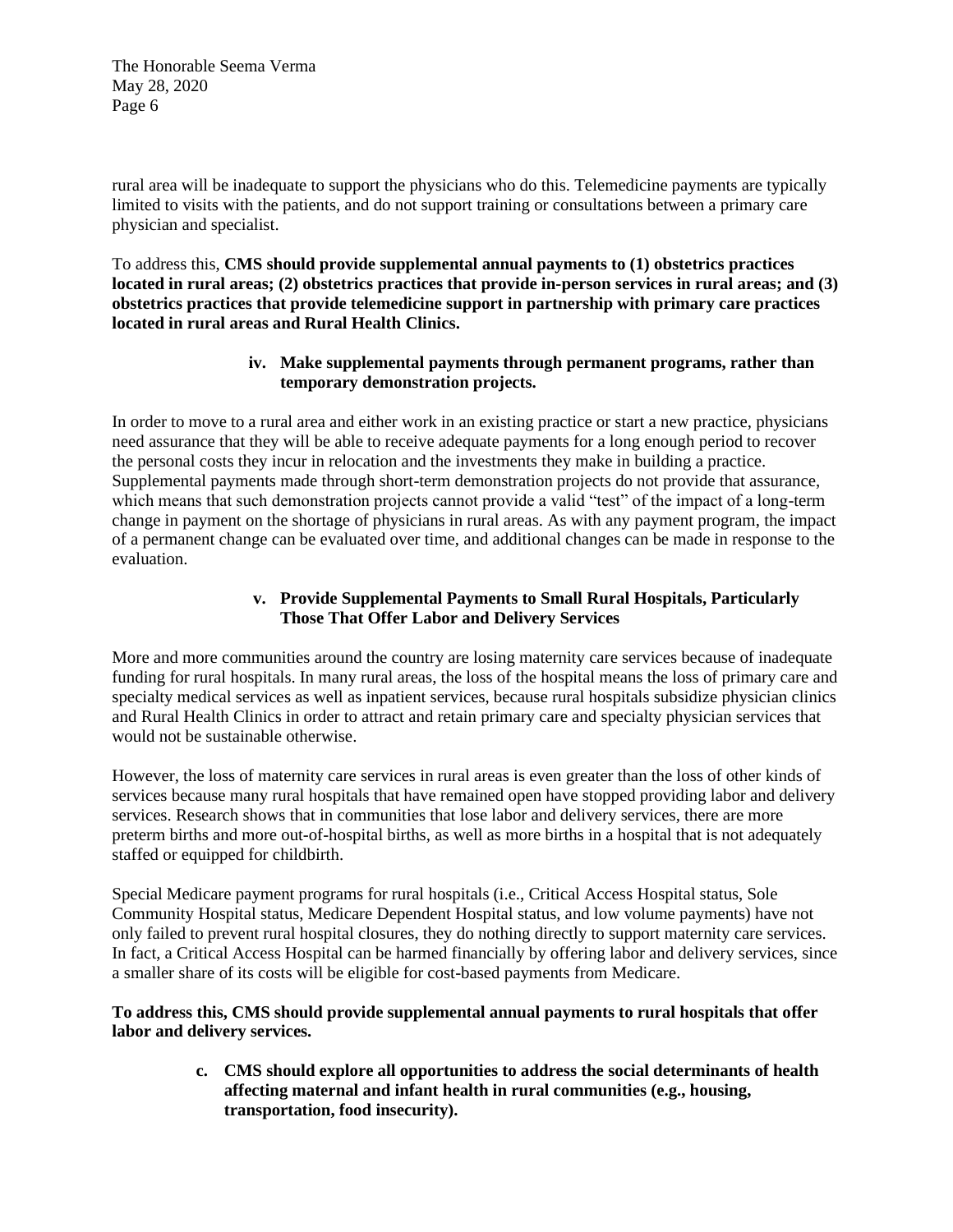A commitment to health equity means we must address the SDOH and we must elevate and name the root causes of why health inequities exist and how they came to be—both in society and at the institutional level. The AMA demonstrates its own commitment to health equity through addressing the social conditions that impact health, increasing health workforce diversity, advocating for equity in health care access, promoting equity in care, and ensuring equitable practices and processes in research and data collection. Although the AMA and physicians cannot control all factors that need to change to achieve health equity, the AMA views its role as identifying their importance and urging and educating those who can have a direct role to act.

**The AMA supports efforts designed to integrate training in SDOH and cultural competence across the undergraduate medical school curriculum to assure that medical students are prepared to provide patients with safe, high quality, and patient-centered care.** In 2013, the AMA launched the "Accelerating Change in Medical Education" initiative. Today, the 37-member consortium, which represents one-fifth of allopathic and osteopathic medical schools, is delivering forward-thinking educational experiences to nearly 24,000 medical students—students who will provide care to a potential 41 million patients annually. One of the earliest innovations to come from the Consortium was the new and innovative curriculum on health systems science, which includes a chapter on the social determinants of health. Nearly all the 37 schools in the consortium are addressing the social determinants of health with a focus on ensuring that students recognize the impact of social determinants on health outcomes and are working with inter-professional colleagues to address them.

In 2019, the AMA announced its Reimaging Residency Initiative, designed to transform residency training to best address the workforce needs of our current and future health care system. Many of the applications to the graduate medical education initiative have included health systems science training in their proposals.

For practicing physicians, the AMA launched STEPSforward™ an interactive practice transformation series offering innovative strategies that allows physicians and their staff to thrive in the evolving health care environment by working smarter, not harder.<sup>6</sup> This series includes a continuing medical education module on "Addressing Social Determinants of Health: Beyond the Clinic Walls." The interactive module helps physicians identify how to best understand the needs of their community, define a plan to begin addressing social determinants of health, and explains the tools available to screen patients and link them to resources.

**The AMA also supports payment reform policy proposals that incentivize screening for social determinants of health and referral to community support systems.** Earlier this year, the AMA and UnitedHealthcare announced a new collaboration to better identify and address social determinants of health to improve access to care and patient outcomes. The goal is to standardize data collection, processing, and integration regarding critical social and environmental factors that contribute to patient well-being through the creation of nearly two dozen new ICD-10 codes related to SDOH. By combining traditional medical data with self-reported SDOH data, the codes trigger referrals to social and government services to address people's unique needs, connecting them directly to local and national resources in their communities.

<sup>6</sup> <https://edhub.ama-assn.org/steps-forward>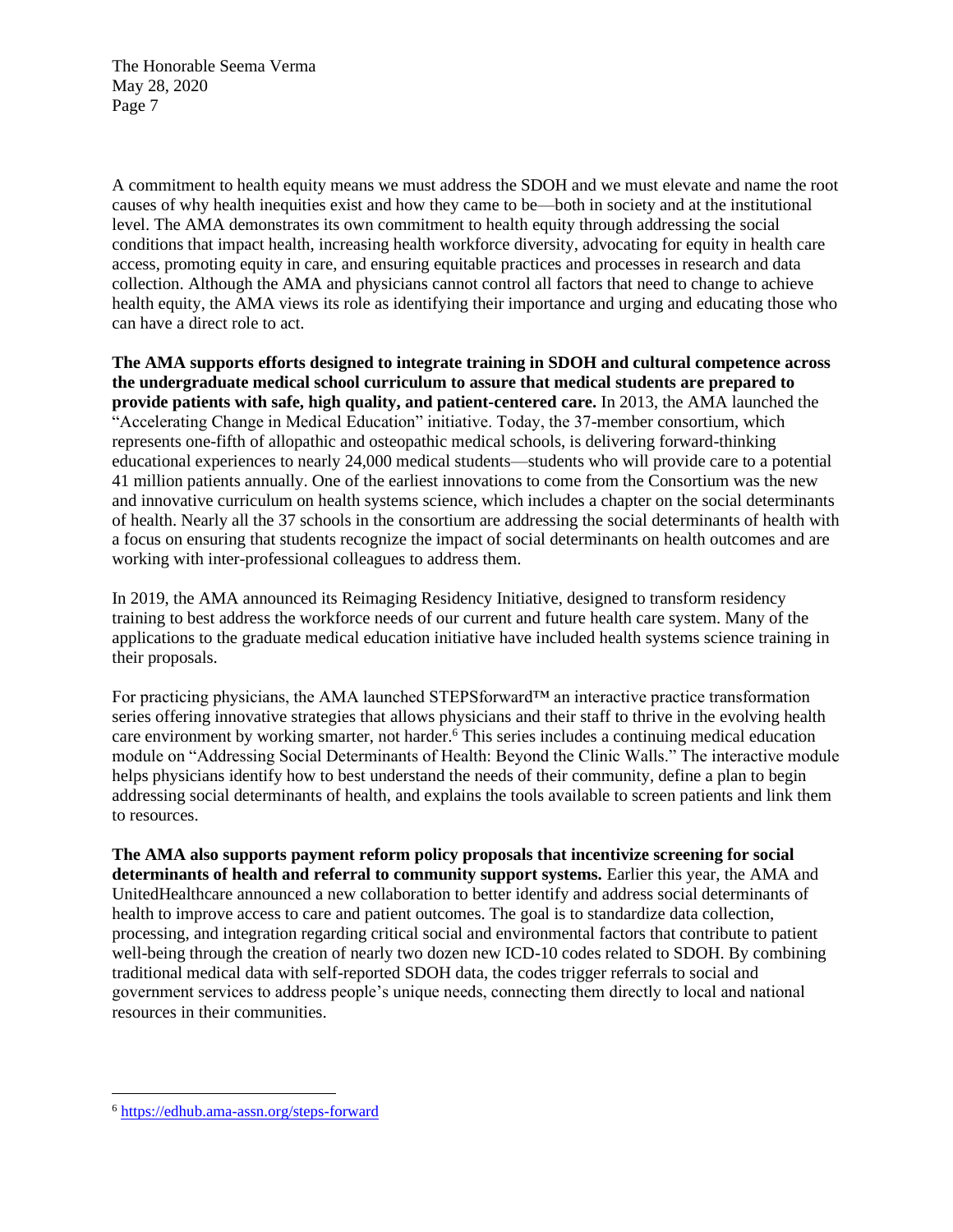## **d. We urge CMS to improve access to treatment in rural areas for pregnant and postpartum women with opioid use disorder (OUD).**

Although estimates vary regarding the proportion of maternal deaths that are attributable to opioid overdoses or otherwise opioid-related, there is no disagreement that the epidemic of opioid overdose deaths is a significant contributor to maternal mortality and morbidity. Highly effective medications to treat OUD are underutilized throughout the U.S., with a gap between those needing medication-assisted treatment (MAT) and those receiving it in the millions, but this gap is most acute in rural counties. An analysis by the Pew Trust found that nearly a third of rural counties had **no** physicians or other health professionals with the waiver from the Drug Enforcement Administration (DEA) that is required for office-based treatment of OUD with buprenorphine and associated medical and psychosocial services.<sup>7</sup>

To help address this gap, the AMA recommends elimination of the requirement for physicians to obtain this special waiver and be subject to limits on the numbers of patients they can treat with buprenorphine as well as audits of their medical records by the DEA. There is already a shortage of physicians in rural counties, but it would help considerably if all physicians could prescribe buprenorphine to treat OUD without unnecessary regulatory barriers.

Medicaid coverage for pregnant women has increased their access to MAT, but pregnant women face considerable stigma in seeking treatment for OUD when they are pregnant. Many women fear that their babies will be taken from them if their opioid use is revealed. In addition, transitions in care are when patients with OUD are at most risk of overdose deaths. Women who do get treated with MAT while they are pregnant may lose access to the medication when their Medicaid coverage lapses during the postpartum period. Having lost their tolerance for opioids, a patient who is forced to discontinue MAT due to losing Medicaid is highly likely to overdose and die, increasing maternal mortality. The opioid epidemic also contributes to significant opioid-related morbidity that increases maternal mortality risk.

In addition to eliminating the need for a waiver to prescribe buprenorphine, the AMA urges CMS to implement the recommendations of the HHS Interagency Pain Management Best Practices Task Force, which highlighted pregnant women as a special population.<sup>8</sup> The Task Force report recommended more research and innovation to address pain management in peripartum women, and that women of childbearing age be counseled on the risks of opioids and non-opioid medications in pregnancy, including risks to the fetus and newborns.

## **e. CMS should maintain expanded telehealth access, including coverage and payment parity for audio-only telephone calls.**

In response to the COVID-19 pandemic, CMS and other federal agencies have relaxed many regulatory barriers to furnishing telehealth services. The AMA applauds CMS for lifting Medicare restrictions on where a patient may be located to receive remote services, for allowing physicians to provide telehealth services to new and established patients, for allowing physicians to provide telehealth services to patients in their homes, and for expanding the list of services that may be conducted using audio-only and audio-

<sup>7</sup> Opioid Use Disorder: Challenges and Opportunities in Rural Communities, *The Pew Charitable Trusts*, Feb. 7, 2019, retrieved from: [https://pew.org/2HWn0iP.](https://pew.org/2HWn0iP)

<sup>8</sup> U.S. Department of Health and Human Services (2019, May). Pain Management Best Practices Inter-Agency Task Force Report: Updates, Gaps, Inconsistencies, and Recommendations. Retrieved from U. S. Department of Health and Human Services website: https://www.hhs.gov/ash/advisory-committees/pain/reports/index.html.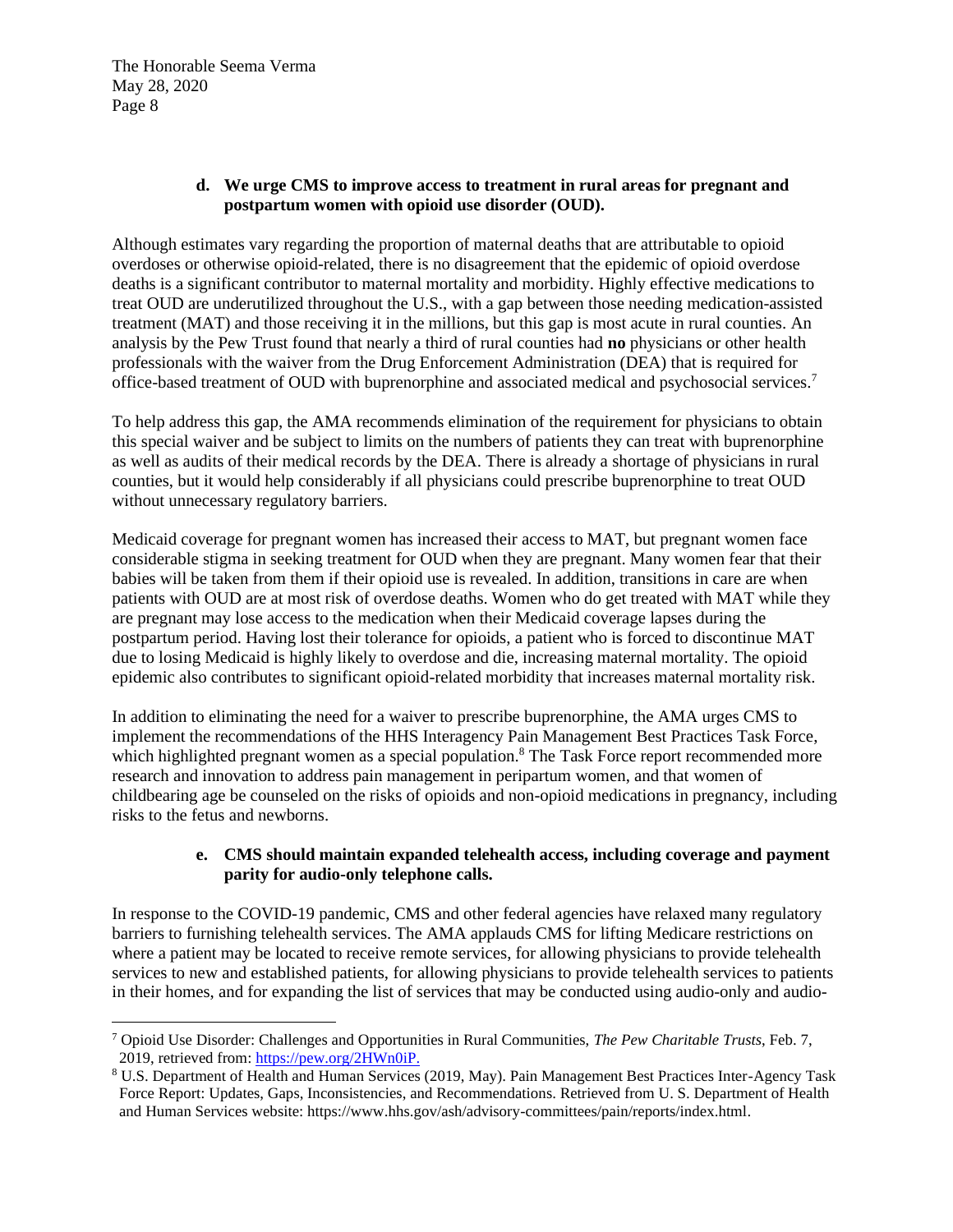visual communications platforms. These important Medicare policy changes allow physicians flexibility to provide safe screening and treatment to patients through remote care. We have heard from many physicians that they have integrated telehealth and digital health technologies into patient care to provide uninterrupted care for patients, including pregnant and postpartum women.

Telehealth can play an especially critical role in ensuring access to care for women in rural and underserved areas. There is particular opportunity with telehealth services to overcome the barriers that women face in attending postpartum visits. For women who struggle with transportation, child care, and not having the ability to take time off work, postpartum telehealth visits can improve attendance rates and ensure that opportunities to identify postpartum risk factors are not missed.

In addition, telehealth can be used to increase women's access to behavioral health services and treatment for substance use disorder. In rural areas where obstetrics-gynecologists report they cannot refer patients to mental health physicians and other licensed clinicians because there are none in the area, telehealth could effectively fill that gap in care and ensure that the patient has access to all the health care services they require. In a recent study, researchers found that opioid use disorder treatment received via telehealth in obstetric practices was not associated with any statistically significant differences in outcomes compared to in-person treatment.<sup>9</sup> Behavioral health services and substance use disorder treatment provided via telehealth for obstetric and postpartum patients ensures access to the continuation of comprehensive care, especially in rural areas. **For these reasons, we strongly urge CMS to maintain expanded telehealth coverage and associated flexibilities so physicians can optimize telehealth to meet the needs of their patients.**

Many patients in rural and underserved areas, as well as lower-income patients, do not have access to reliable internet connection, smartphones, or both, and therefore are unable to access audio-video telehealth visits. For these reasons, it is essential for patients to have access to care via audio-only telephone calls. We strongly support CMS' decision to provide Medicare coverage of audio-only telephone calls and payment parity with in-person and audio-visual evaluation and management visits during the COVID-19 public health emergency. We also appreciate CMS allowing certain behavioral health, counseling and education services payable when furnished using audio-only telephone calls. After the public health emergency concludes, there still may be many cases where patients are unable to come to the practice for an in-person visit or obtain an audio-video telehealth services. **For this reason, we strongly urge CMS to maintain coverage and payment parity for audio-only telephone services after the COVID-19 emergency to ensure women and infants maintain access to comprehensive care, particularly in rural and underserved areas of the country**. CMS should also recommend to Medicaid programs that they cover or continue covering telephone E/M and behavioral health visits and reimburse for telephone visits at the same rate as audio-visual visits for patients who cannot obtain an inperson or audio-video visit.

#### **f. CMS should encourage hospital participation in the** *Alliance for Innovation on Maternal Health (AIM) program.*

<sup>9</sup> Guille C, Simpson AN, Douglas E, et al. Treatment of Opioid Use Disorder in Pregnant Women via Telemedicine: A Nonrandomized Controlled Trial. *JAMA Netw Open*. 2020;3(1):e1920177. Published 2020 Jan 3. doi:10.1001/jamanetworkopen.2019.20177. Retrieved from: [https://jamanetwork.com/journals/jamanetworkopen/fullarticle/2759839.](https://jamanetwork.com/journals/jamanetworkopen/fullarticle/2759839)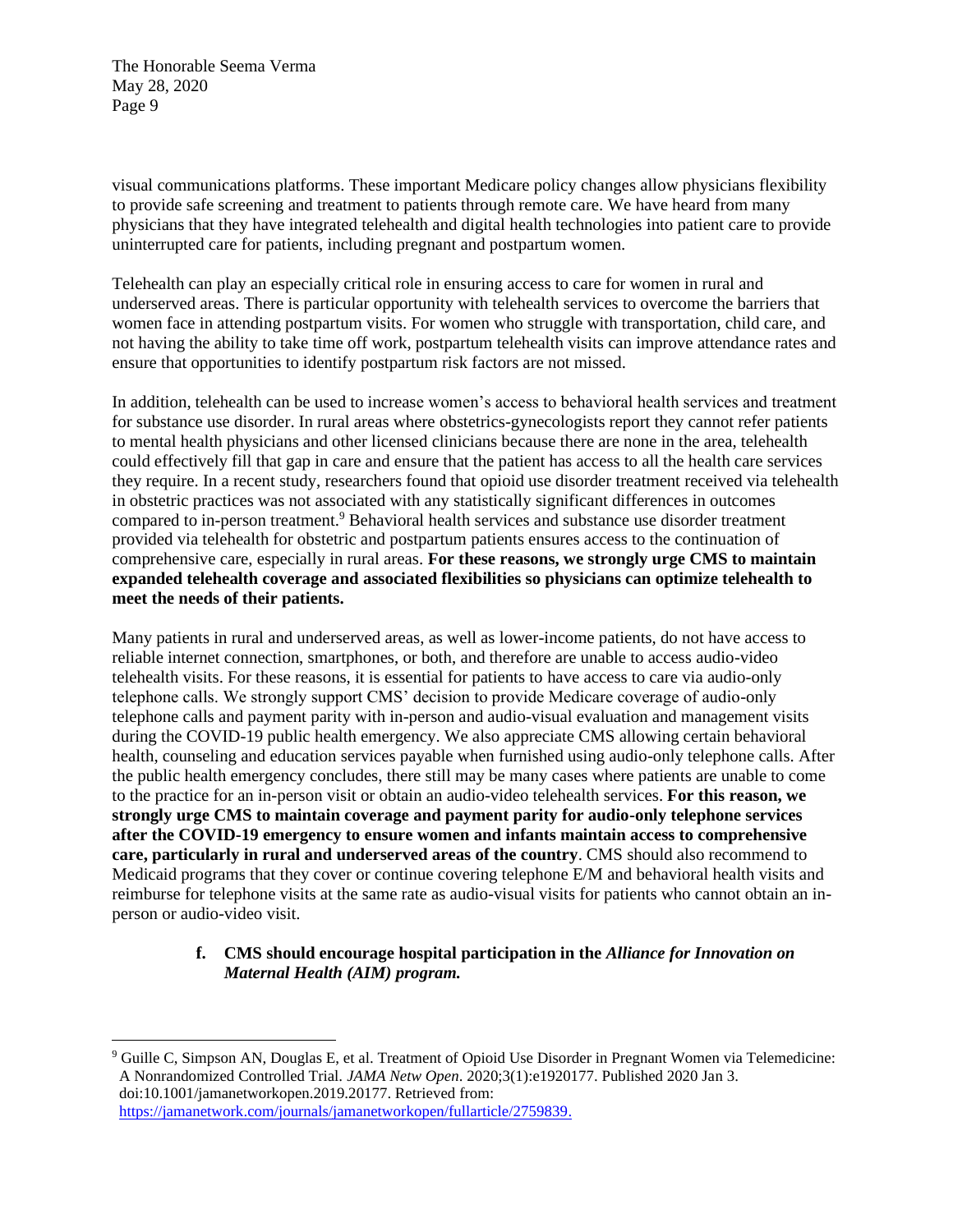Several states are currently committed to monitoring maternal morbidity in all hospitals and using the AIM bundles. The AIM program, developed in partnership with the Health Resources and Services Administration, is a national data-driven maternal safety and quality improvement initiative. It is based on multidisciplinary consensus-based practices designed to improve maternal outcomes. Enrollment in the AIM program occurs at the state-level; hospitals have the ability to engage in AIM initiatives through their state-based entities, often perinatal quality collaboratives (PQCs) or departments of health. Participants in the AIM program collaborate with experts in perinatal quality improvement to implement patient safety bundles and learn from other organizations that have successfully improved maternal health outcomes. The patient safety bundles utilized by the AIM program are designed to reduce variations in care and improve outcomes related to common complications, such as hypertension, venous thromboembolism, and obstetric hemorrhage. As part of their participation in AIM, hospitals submit structure, process, and outcome data to their state-based entities. This data is used to understand progress towards program goals and can be used for peer comparison and learning. This rapid cycle quality improvement methodology has been used by PQCs to improve maternal health outcomes

## **3. What initiatives, including community-based efforts, have shown a positive impact on addressing barriers or maximizing opportunities?**

The supply of practicing physicians in rural settings in the United States has been insufficient to meet the demand for health care services of the rural population. Physician shortages in rural settings have been an enduring and widespread concern, with only 12 percent of primary care physicians, and eight percent in other specialties, working in rural areas.<sup>10</sup> According to the 2010 Census, nearly 60 million people live in rural communities, and 20 percent of people in the U.S. are rural residents. The size of this population has been stable for several decades.<sup>11</sup> Additionally, more than 15 percent of these rural residents are members of racial/ethnic minoritized groups, and this percentage is growing.<sup>12</sup>

Addressing the gap of rural health services in the U.S. requires a multifaceted approach. In its role as convener of key organizations and stakeholders, our AMA continues to work to help identify ways to encourage and incentivize qualified physicians to practice in our nation's remote underserved areas. In addition, the AMA continues to advocate for state and national legislative action and other efforts that (1) expand the health careers pipeline for Americans in rural areas and others interested in serving these populations; (2) fund residency training in rural areas; (3) promote telehealth and training in telehealth as a promising paradigm to bridge the gaps in care in rural areas; and (4) address the rising tide of rural hospital closures that threatens to further weaken the health care infrastructure in the rural U.S.

There are several successful models which demonstrate a positive impact on addressing workforce shortages in rural/underserved areas:

<sup>10</sup> Orlowski, J., and Dill, M. September 2017. Rural America Faces Shortage of Physicians to Care for Rapidly Aging Population. Aging Today. [https://www.asaging.org/blog/rural-america-faces-shortage-physicians-care](about:blank)[rapidly-aging-population.](about:blank) Accessed May 12, 2020.

<sup>&</sup>lt;sup>11</sup> Shipman, S. A., Wendling, A., Jones, K. C., Kovar-Gough, I., Orlowski, J. M., & Phillips, J. 2019. The Decline In Rural Medical Students: A Growing Gap In Geographic Diversity Threatens The Rural Physician Workforce. Health Affairs, 38(12), 2011-2018.

<sup>&</sup>lt;sup>12</sup> Council, H. A. 2012. Race & ethnicity in rural America. Rural Research Briefs, April, 1283-88. Accessed May 12, 2020 fro[m http://ruralhome.nonprofitsoapbox.com/storage/research\\_notes/rrn-race-and-ethnicity-web.pdf.](about:blank)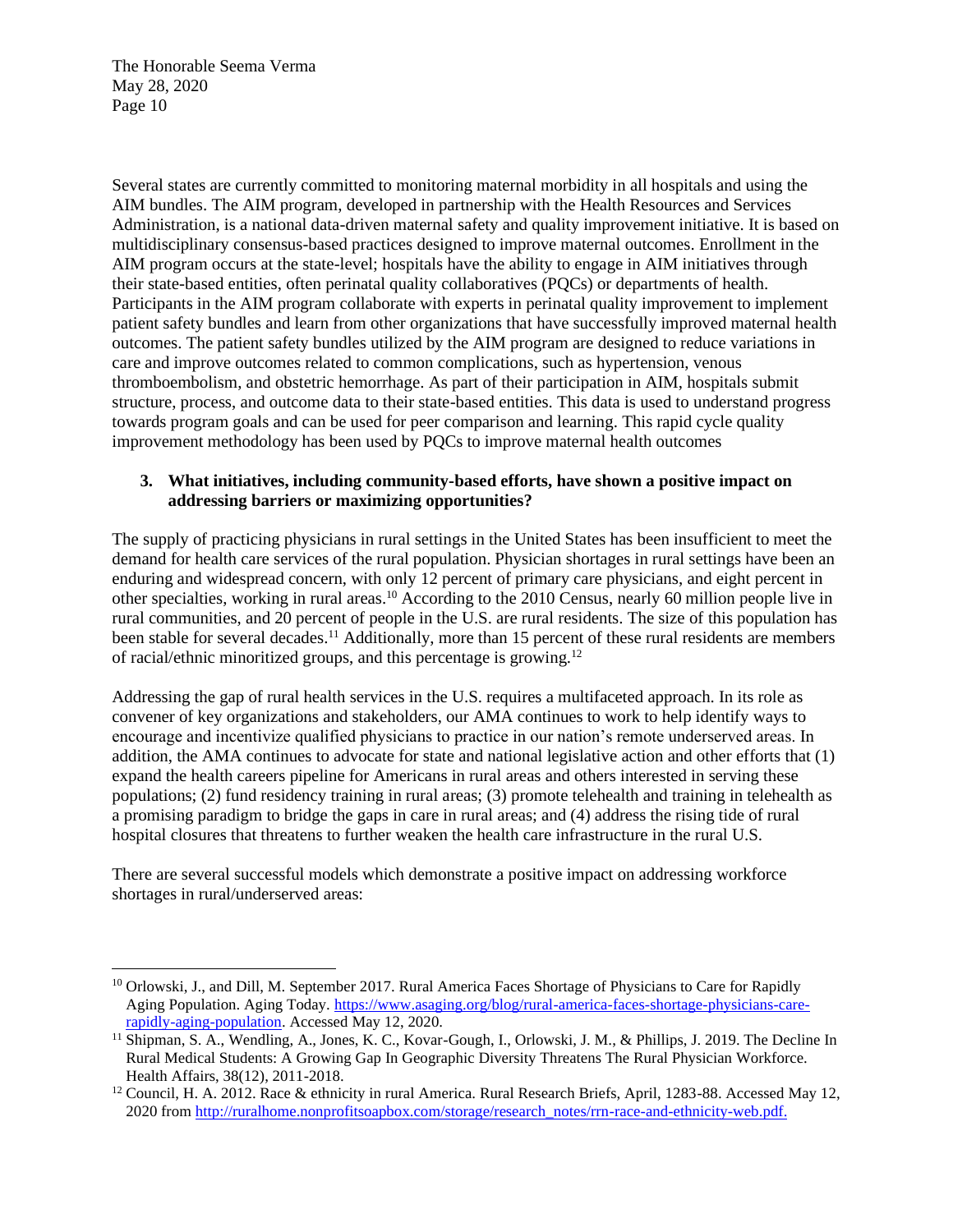- Launched in 2013 by the AMA, the Accelerating Change in Medical Education (ACE) initiative established and continues to foster a community of innovation and discovery by supporting the development and scaling of creative undergraduate medical education (UME) models across the country.<sup>13</sup> Building on its work to accelerate change in UME, the AMA recently established the Reimagining Residency initiative—a new five-year, \$15 million grant program to address challenges associated with the transition from UME to GME and the maintenance of progressive development through residency and across the continuum of physician training.<sup>14</sup>
- Project ECHO (Extension of Community Health Outcomes)<sup>15</sup>: Using proven adult learning techniques and interactive video technology, the ECHO Model™ connects groups of community providers with specialists at centers of excellence in regular real-time collaborative sessions.

In addition, the federal government has established several programs to recruit and retain a diverse workforce and encourage physicians to practice in shortage specialties and underserved communities such as rural settings. These programs include the National Health Service Corps (NHSC), Title VII of the Public Health Service Act, the Conrad 30 Waiver, and Area Health Education Centers (AHECs).

To offer an incentive to physicians who work in Medicare Health Professional Shortage Areas (HPSAs), CMS established the Health Professional Shortage Area Physician Bonus Program. The program provides a 10 percent bonus for Medicare-covered services to beneficiaries in a geographic HPSA. Paid quarterly, the bonus is based on the amount paid for professional services.

## **4. How can CMS/HHS support these efforts?**

As outlined in response to question 2, we recommend CMS take several critical actions to improve access to high-quality care for women and infants in rural communities. We recommend additional strategies below.

**CMS should work with other agencies within the HHS and the state Medicaid agencies to ensure consistent data collection and effective evaluation to improve outcomes and quality.** The U.S. Centers for Disease Control and Prevention (CDC) currently operates a voluntary Pregnancy Mortality Surveillance System by which the 50 states, New York City, and Washington, DC voluntarily send copies of death certificates for all women who died during pregnancy or within one year of pregnancy, and copies of the matching birth or fetal death certificates, if they have the ability to perform such record links. **We urge the development of a national maternal morbidity and mortality data collection strategy so that states gather data in a consistent manner**. We believe a necessary step to developing strategies to address a problem is to first identify the specific problems. In addition, it is our understanding that a total of 14 Maternal Mortality Review Committees (MMRCs) voluntarily shared 2008-2017 data with CDC through the Maternal Mortality Review Information Application (MMRIA). Among 1,347 deaths to women during or within a year of pregnancy, a pregnancy-relatedness determination was made for 1,260 (93.5%). Among these, 454 (36.0%) were determined by the 14 MMRCs to be pregnancy-related.

MMRCs study local maternal death cases to identify how to make pregnancies safer and prevent tragic outcomes. We believe every state should have a MMRC, but unfortunately not every state has one. We

<sup>13</sup> <https://www.ama-assn.org/education/accelerating-change-medical-education>

<sup>14</sup> <https://www.ama-assn.org/education/improve-gme/ama-reimagining-residency-initiative>

<sup>15</sup> <https://echo.unm.edu/>